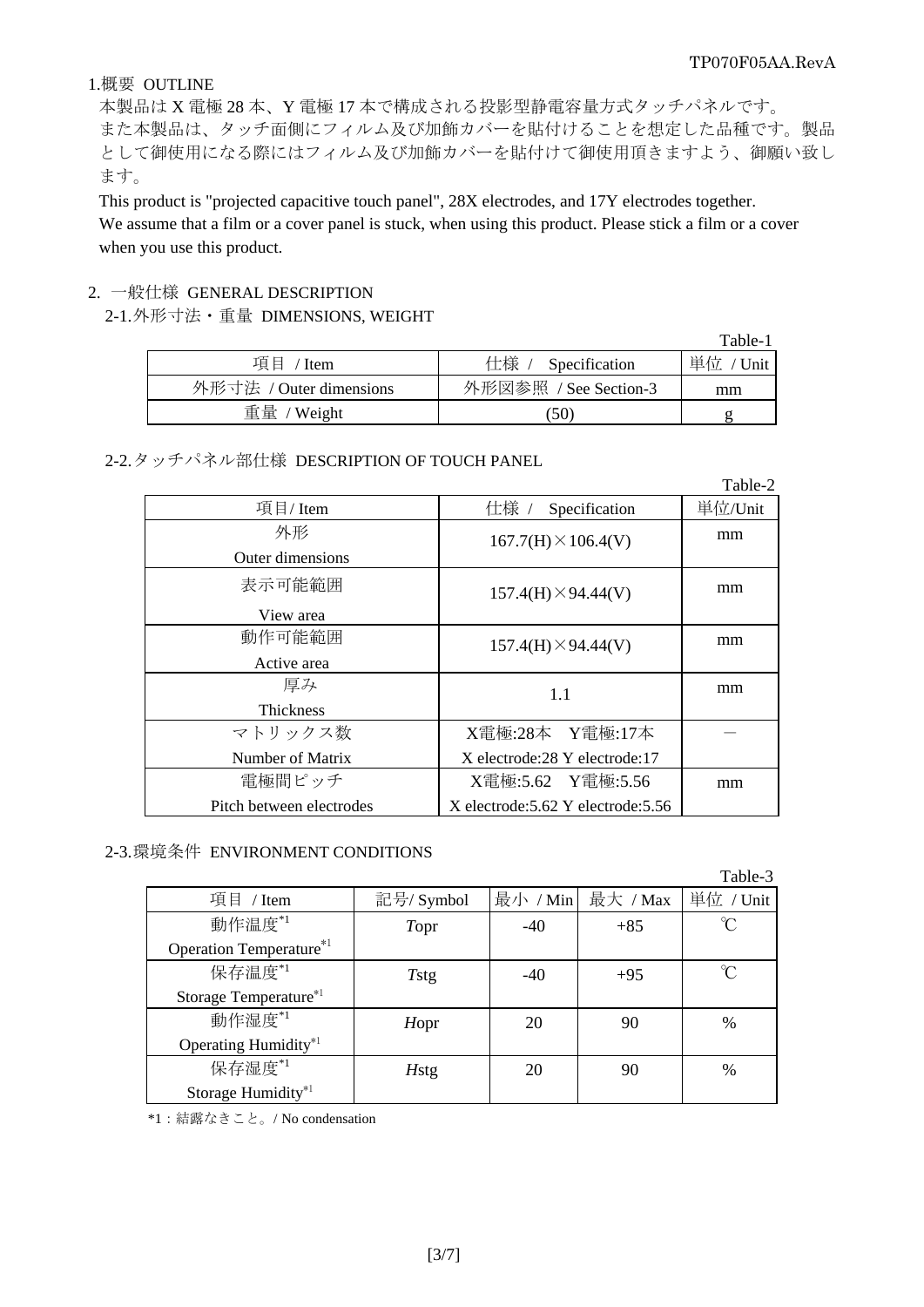|                       |                                                | Table-4     |  |
|-----------------------|------------------------------------------------|-------------|--|
| 項目/Item               | $f$ <sup><math>\dot{f}</math></sup> / value    |             |  |
| 動作荷重                  | ON (動作保証接触面積: φ9mm)                            |             |  |
| <b>Operating Load</b> | (Operating Warranty Touching Area: $\phi$ 9mm) |             |  |
| 動作寿命                  | 打鍵回数                                           | 1000万回      |  |
| Operating life        | Number of keystroke                            | Ten million |  |
| 透過率                   | 90% (Typ)                                      |             |  |
| Transmittance         |                                                |             |  |
| 反射率                   | 9% (Typ)                                       |             |  |
| Reflectance           |                                                |             |  |
| ヘイズ                   | $0.2\%$ (Typ)                                  |             |  |
| Haze                  |                                                |             |  |

# 2-4. 機械・光学的特性 MECHANICAL, OPTICAL CHARACTERISTICS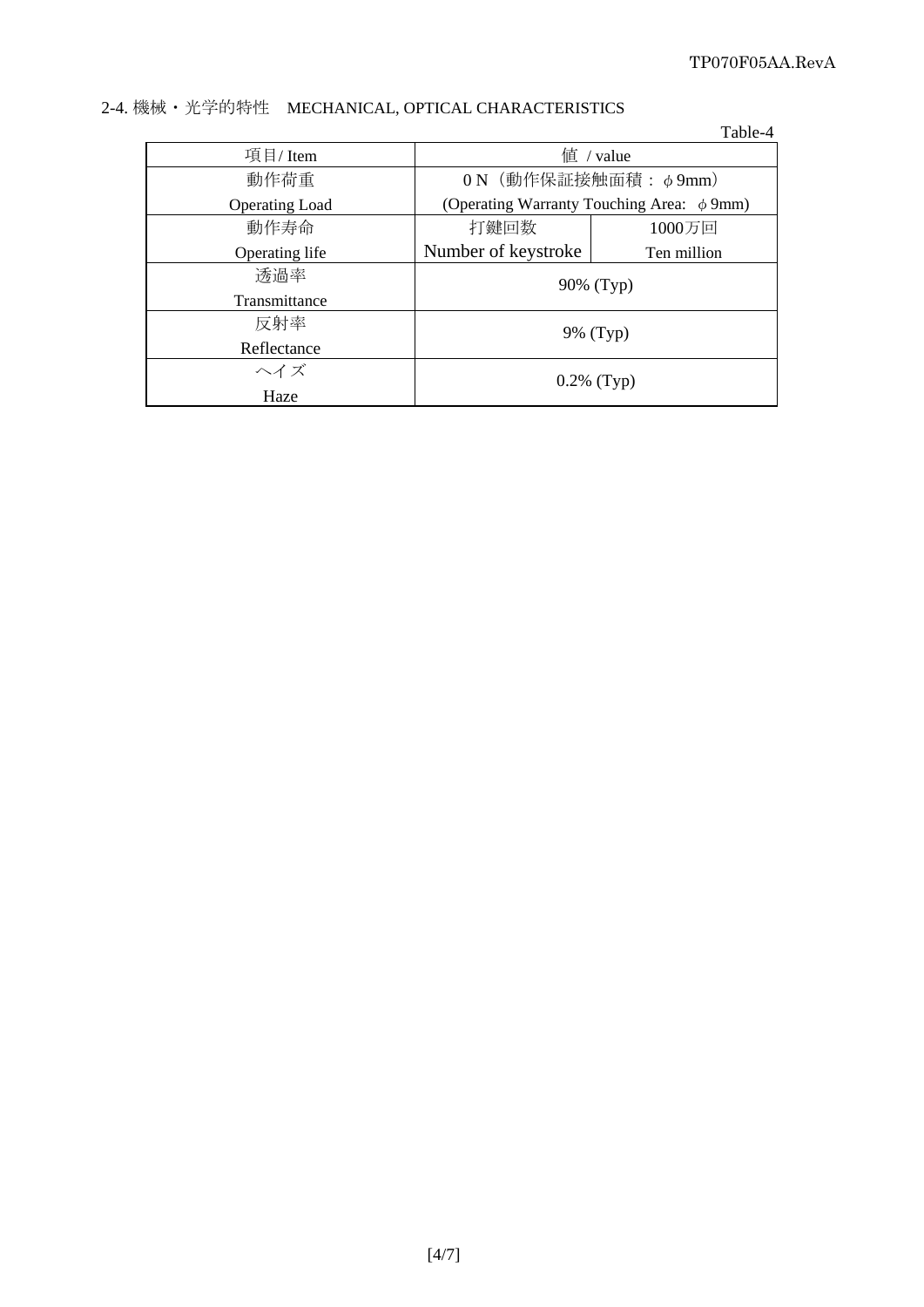

※センサーパタンはダイヤモンドとする。 A sensor pattern is made into diamond. TP070F05AA.RevA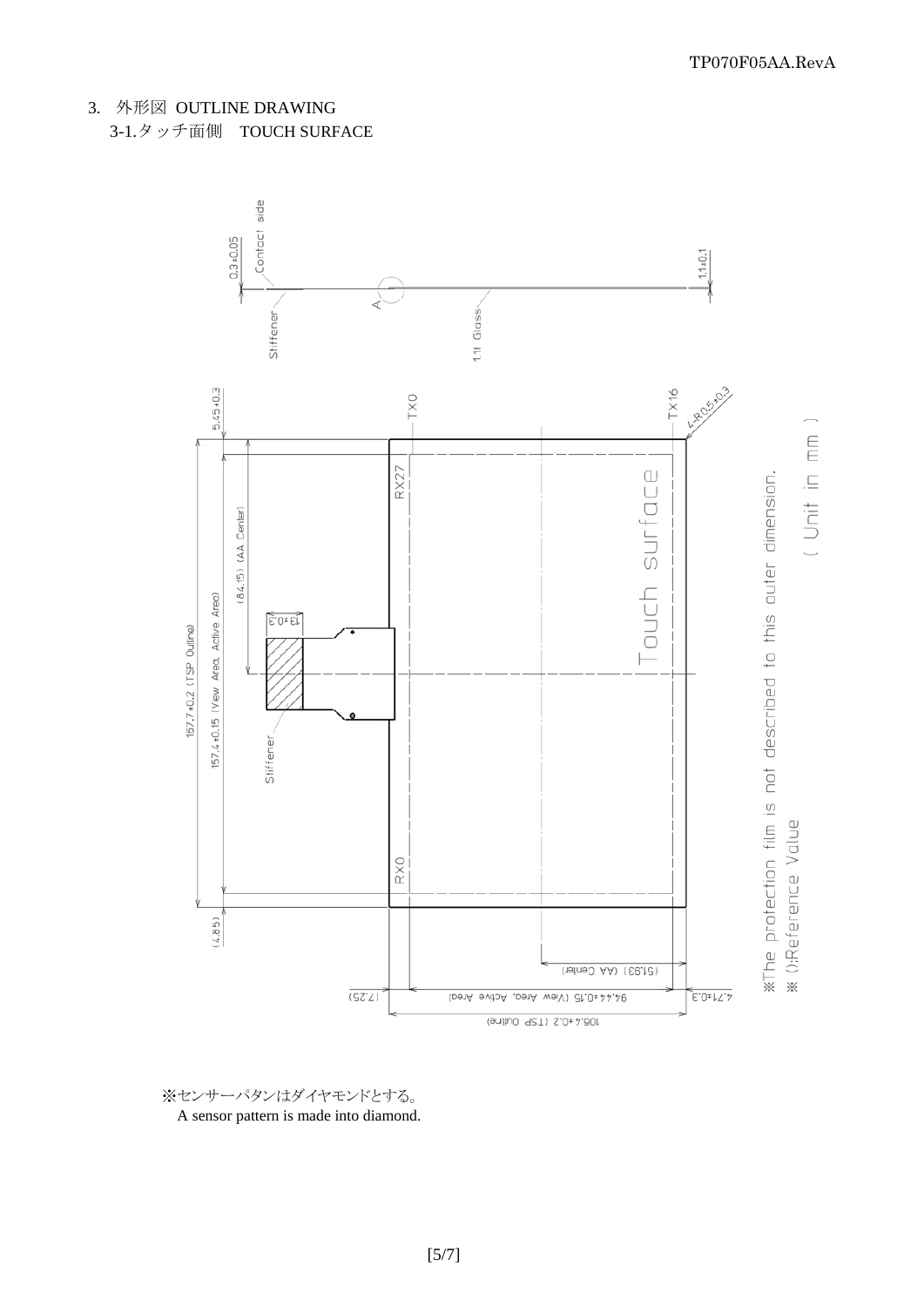3-2. 非タッチ面側 REAR SIDE